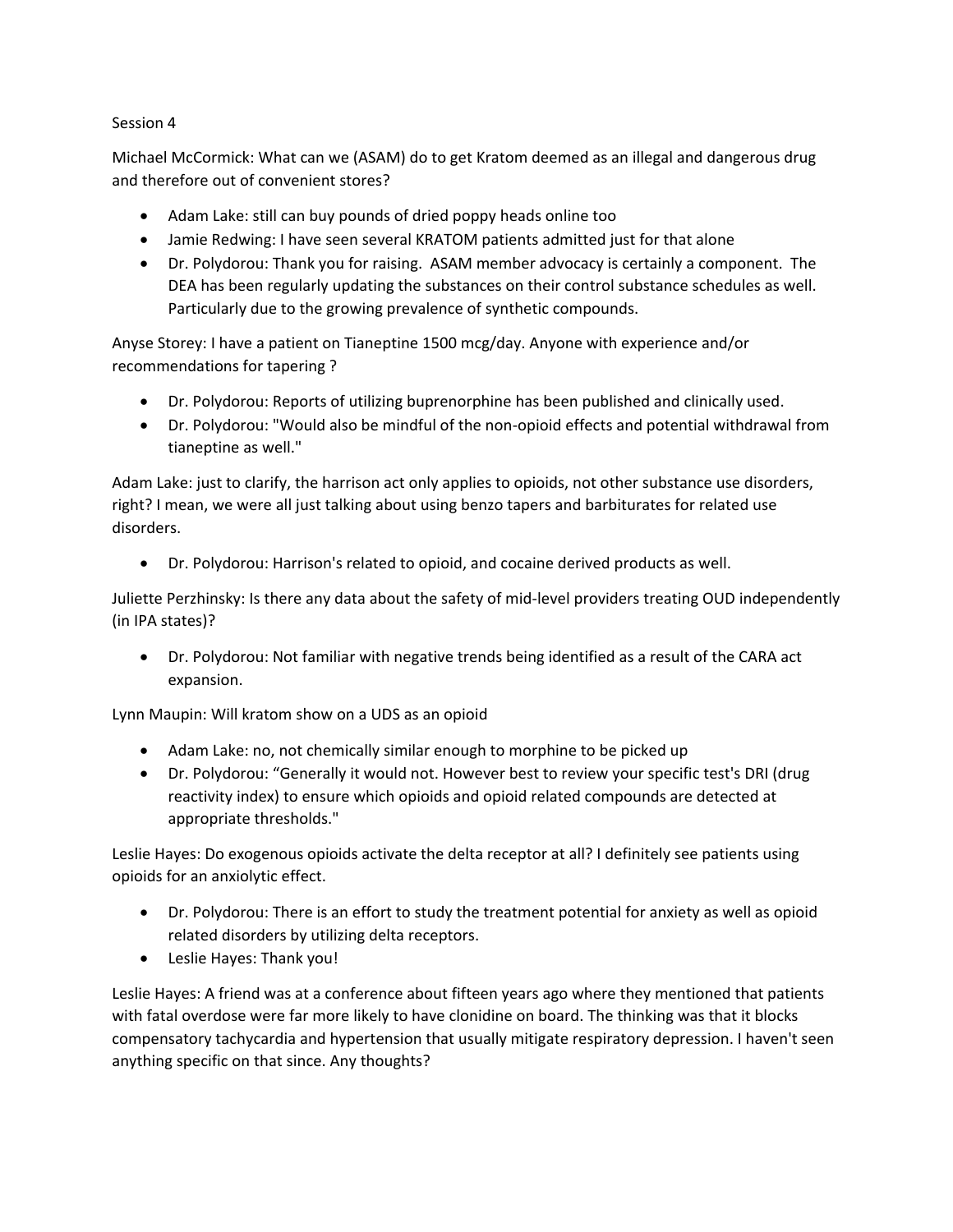Ali Damji: Is buprenorphine preferred for pregnant women given the risk of precipitated withdrawal and causing preterm labour?

- Leslie Hayes: There have been studies that suggest that buprenorphine-naloxone is safe during pregnancy, and there are several centers using only the combo product. That said, the official recommendation is still to use the monoproduct.
- Sree Atluru: Good article from Henree Jones PhD regarding systematic review on bup vs bupnaloxone: https://www.ajogmfm.org/article/S2589-9333(20)30123-3/fulltext

Juliette Perzhinsky: I've noticed a different situation when initiating bup/nx on older adults with OUD and pain, they tend to not get analgesic benefit. Any recs for treatment in this delicate age group (after non-pharma and conservative tx's have been exhausted)?

Greg Gramelspacher: Would you agree that methadone should be more available for treatment of OUD outside a OTP? As is done in some counties of Europe?

• Adam Lake: And canada

Greg Gramelspacher: Comment of use of methadone to treat patients who have both chronic pain AND OUD.

- Juliette Perzhinsky: But restricted to the auspices of an OTP, correct?
- Dr. Polydorou: "Utilizing methadone for pain in those patients separately in an OTP already on methadone can be considered by clinicians familiar with its use. Methadone dosing amount and frequency are different for pain and OUD and therefore require close consideration."
- Dr. Polydorou: An OTP would not be dosing methadone for pain management.
- Juliette Perzhinsky: "Can you clarify this? If a patient has OUD and is on methadone thru an OTP and also has chronic pain, who can legally prescribe the methadone if it is for both OUD and pain?"

Sree Atluru: I help for pregnant people with SUD: OUD with induction on buprenorphine has been challenging in the high rates of fentanyl present(I've had a few preg folx go into precip withdrawal because of undisclosed fentanyl use) any thoughts or suggestions on how to safely transition them? we are trying to do more outpatient inductions to help ease hospital space

• Karl Wittnebel: Microdose ramp if you have time with them; Takes 7 days. They stay on the Fentanyl during that time, which increases compliance substantially. Search "Bernese method".

Sunil Khushalani: I thought Induction as term has been retired

Erin: Big difficulties getting on bup from those with fentanyl despite it being short acting --even waiting until very high COWS and well over 24 hours. Thoughts/suggestions.

- Karl Wittnebel: Microdose ramp. "Bernese method". Changes everything.
- Karl Wittnebel: https://onlinelibrary.wiley.com/doi/full/10.1111/ajad.13135?casa\_token=rvVDeUhPjYAAAAA%3AlkxMbhXTkRMrB\_sAsTo3pWJLBg8ryep3ZwZmOUmFOq768uldpJZn6\_0hp UQLiaA7jTax0P1rb7lDaN4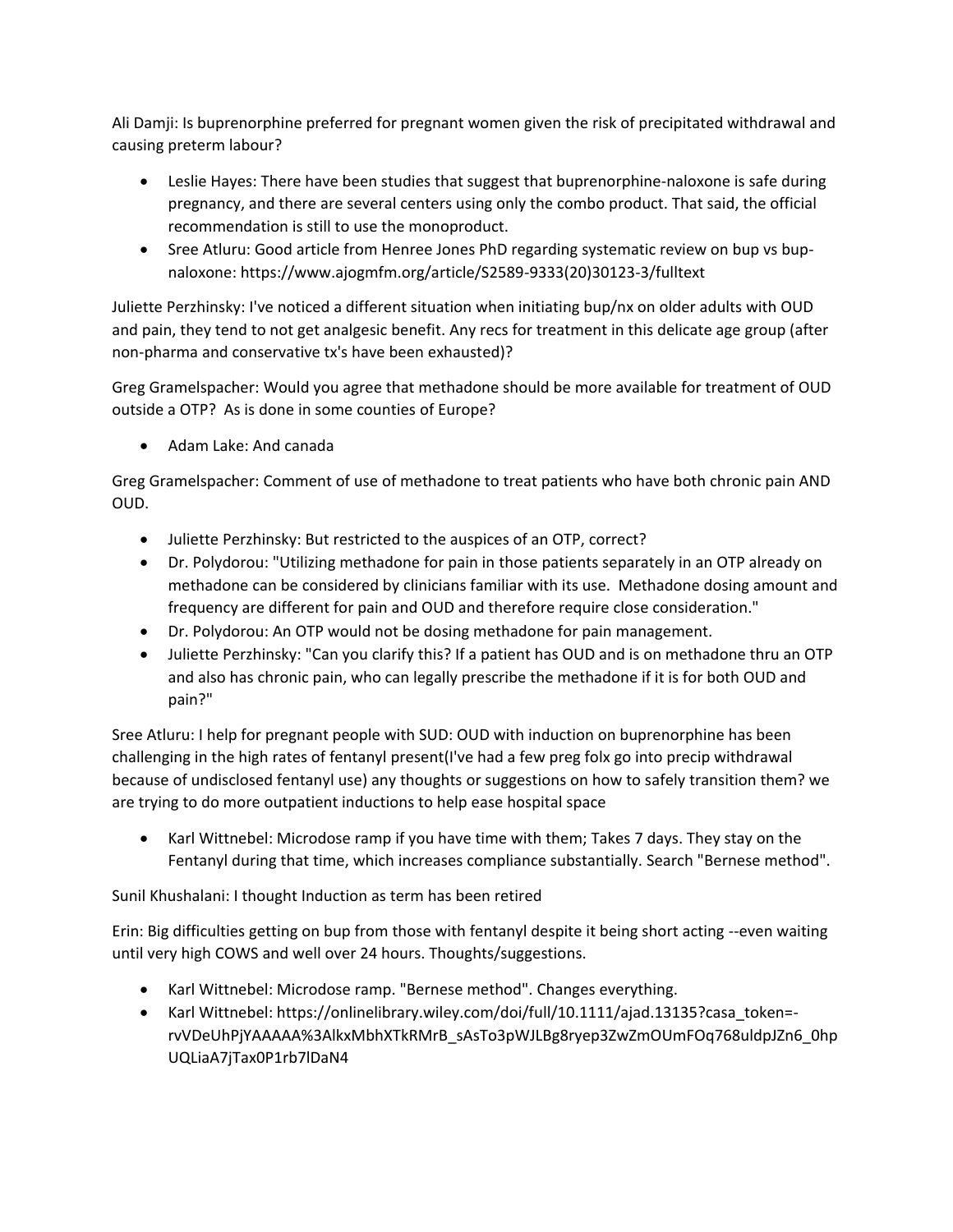- Adam Lake: Hämmig R, Kemter A, Strasser J, et al. Use of microdoses for induction of buprenorphine treatment with overlapping full opioid agonist use: the Bernese method. Subst Abuse Rehabil. 2016;7:99-105. Published 2016 Jul 20. doi:10.2147/SAR.S109919
- Erin: Yeah but I am outpatientn and I haven't seen as many outpatient options for microdosing. I will check the literature. Thanks
- Adam Lake: I'll use this in patients who aren't able to tolerate the short term abstinence for a classic bup start.
- Karl Wittnebel: I do it exclusively in outpatients. Suboxone 2mg films and have them cut the film
- to suit.
- Erin: awesome thanks. I have been having them cut down to 1 mg as well.

Sunil Khushalani: Could you please talk about right way to use microdosing

• Dr. Polydorou: Micro-dosing discussion can be considered during our later panel talk.

Ivy Lee: How do you manage suboxone in someone who is to have surgery or has a trauma possibly requiring narcotics for pain management? Have heard both sides- some say stop suboxone and others say continue with increased narcotics for pain.

• Dr. Polydorou: "Much to consider. Briefly would be consider maintaining but increasing dose and frequency of buprenorphine in cases of expected moderate escalation of pain when opioid pain control would otherwise be indicated

Kimberly D. Blake: Having trouble with induction more recently, with all the fentanyl. Having better success with mono tabs in precipitating withdrawal. Any thoughts?

- Adam Lake: I had been thinking that the newer generic bup/nx products seem to have lower bioavailability (based on patient reports), so the old mono product maybe has a higher effective dose? I've definitely had more success going much higher on the initial induction than my pre fentanyl bup starts.
- Dr. Polydorou: The combo formulation remains recommended.

Luther Philaya: Spring conference talked about macro-dosing. We use it with very good results.

Luther Philaya: An interesting article this week about initiation of buprenorphine in ER's. https://urldefense.com/v3/\_\_https://www.lac.org/news/new-report-from-the-legal-action-center-findsthat-denying-necessary-care-for-substance-use-disorders-in-emergency-departments-can-violatefederal-law\_\_;!!KXH1hvEXyw!KWcoh-mEMQL8eKEkedavgZ5gjq-vIOddgdH1yc0jZfdgBBuT-IpKqd1cKmzHwfDQw6sw\$

Leslie Hayes: https://urldefense.com/v3/\_\_https://www.lac.org/news/new-report-from-the-legalaction-center-finds-that-denying-necessary-care-for-substance-use-disorders-in-emergencydepartments-can-violate-federal-law\_\_;!!KXH1hvEXyw!KWcoh-mEMQL8eKEkedavgZ5gjqvIOddgdH1yc0jZfdgBBuT-IpKqd1cKmzHwfDQw6sw\$

• Leslie Hayes: I guess I can't include links. It was at Legal Action Center. Headline read New Report from the Legal Action Center Finds that Denying Necessary Care for Substance Use Disorders in Emergency Departments Can Violate Federal Law